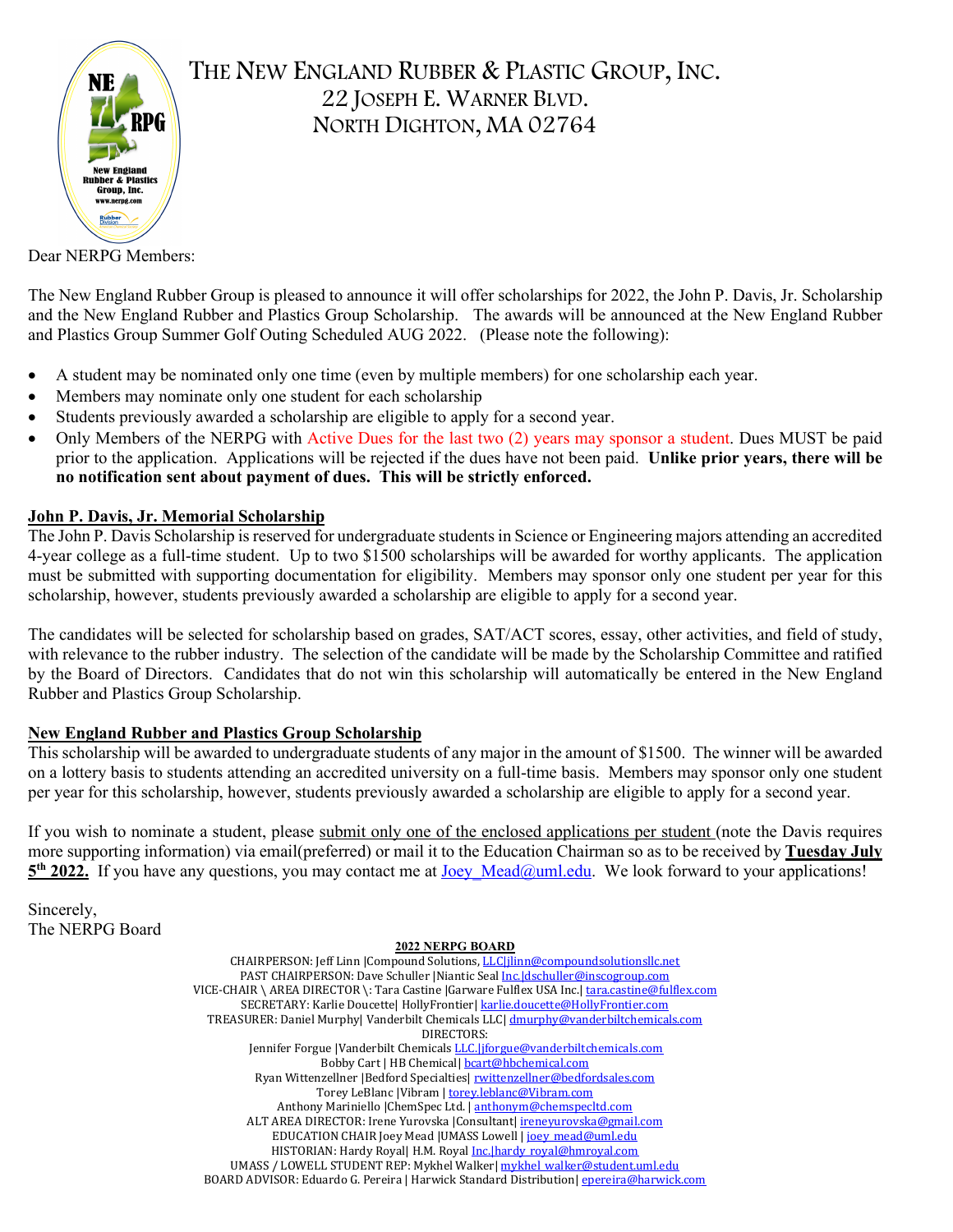

# **New England Rubber and Plastics Scholarship**

|                                                      | pplication |  |
|------------------------------------------------------|------------|--|
| Name of Student:                                     |            |  |
|                                                      |            |  |
| Phone:                                               |            |  |
|                                                      |            |  |
|                                                      |            |  |
|                                                      |            |  |
| Name of Sponsoring Member:                           |            |  |
| Home Address:                                        |            |  |
|                                                      |            |  |
|                                                      |            |  |
| $\text{Telephone: - cell } (\_\_\_\_\_\_\_\_\_\_\_\$ |            |  |
|                                                      |            |  |
|                                                      |            |  |

Please email application to: Joey Mead@uml.edu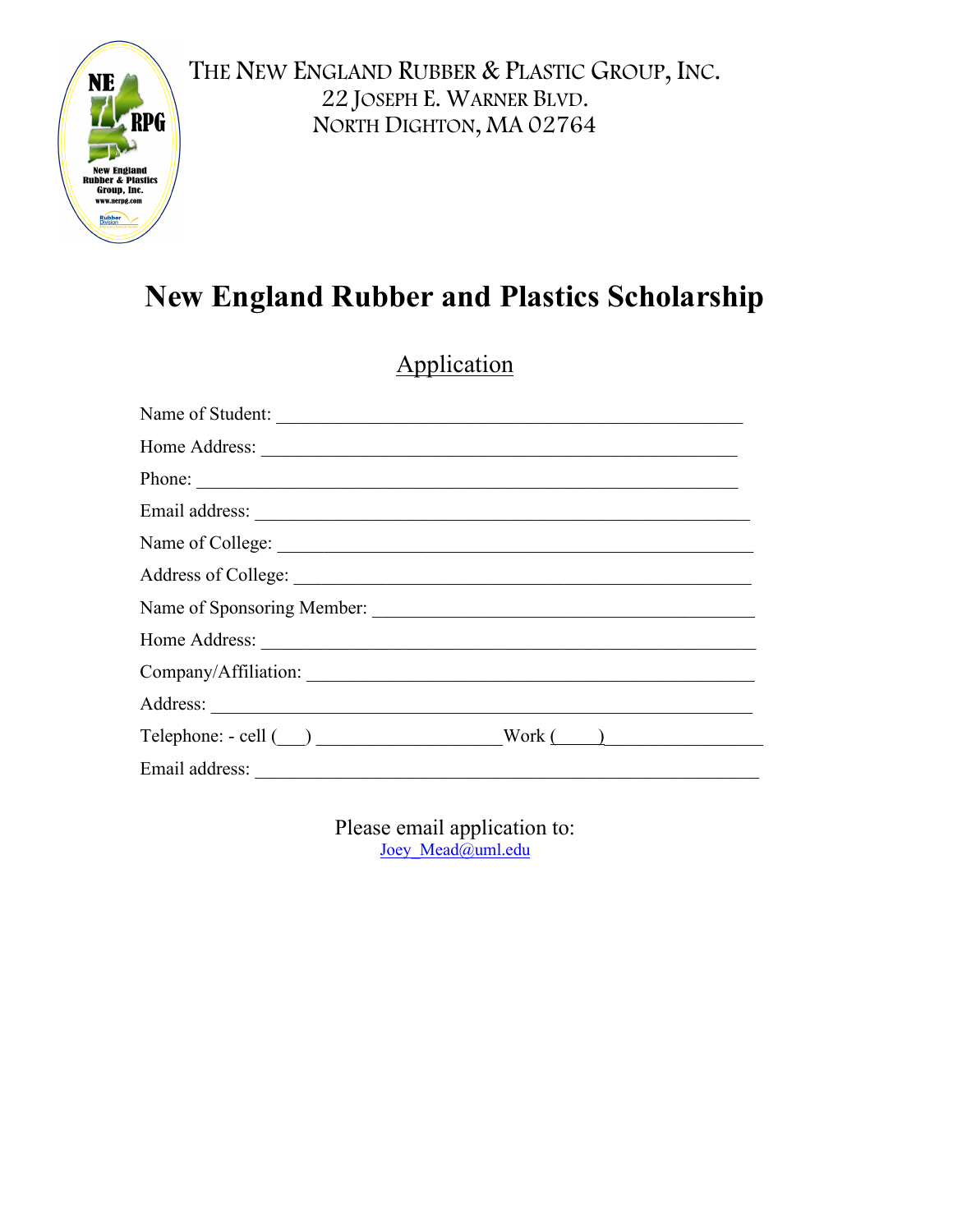

### John P. Davis, Jr. Memorial Scholarship

| Application                                                              |  |  |  |
|--------------------------------------------------------------------------|--|--|--|
| Name of Student:                                                         |  |  |  |
|                                                                          |  |  |  |
| Telephone:                                                               |  |  |  |
|                                                                          |  |  |  |
|                                                                          |  |  |  |
|                                                                          |  |  |  |
| Declared or Planned Major (Science or Engineering):                      |  |  |  |
| List of extra-curricular activities (you may use extra pages if needed): |  |  |  |
|                                                                          |  |  |  |
|                                                                          |  |  |  |
| Company/Affiliation:                                                     |  |  |  |
|                                                                          |  |  |  |
| Telephone: Home () Work ()                                               |  |  |  |
|                                                                          |  |  |  |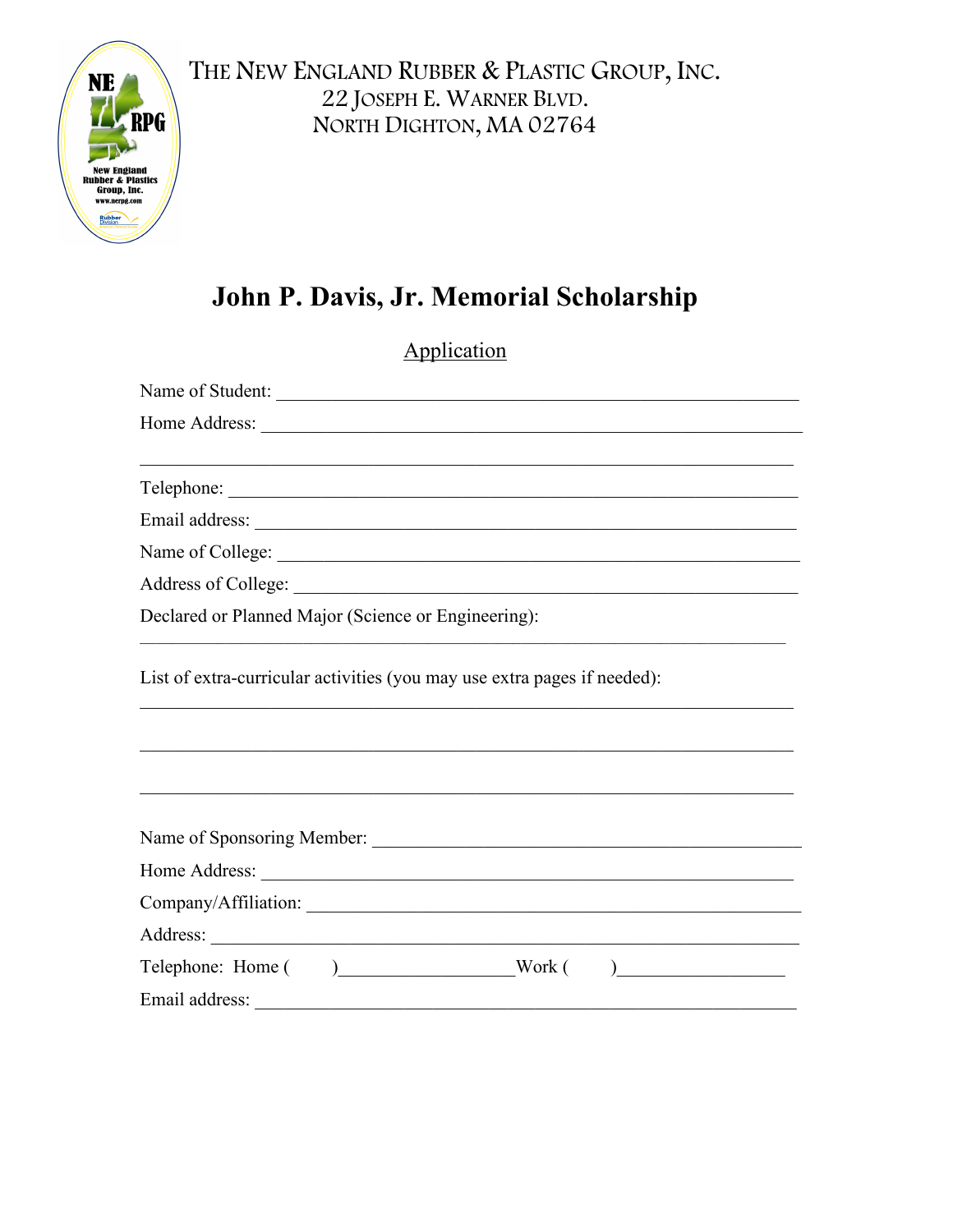

### **John P. Davis, Jr. Memorial Scholarship**

In addition to the application, please include the following

- A transcript (does not need to be an official transcript but must show grades for all years attended). High School students applying as Freshman must send their current high school transcript and an acceptance letter from the University or College. Two-year colleges are permissible.
- A resume
- A written essay on the following two questions:
	- 1. How does rubber impact your life?
	- 2. How will this scholarship affect your future and/or what does this scholarship mean to you?

The written statement should not exceed 1 page for each question.

Please email your application to: Joey Mead@uml.edu Or you may send your application materials to: Joey Mead, Education Chair 875 West Street Carlisle, MA 01741 If you send, please consider the time to ensure materials arrive by July 5!

Checklist:

\_\_\_Application form

\_\_\_Transcript

\_\_\_Written essay on two questions

\_\_\_Resume